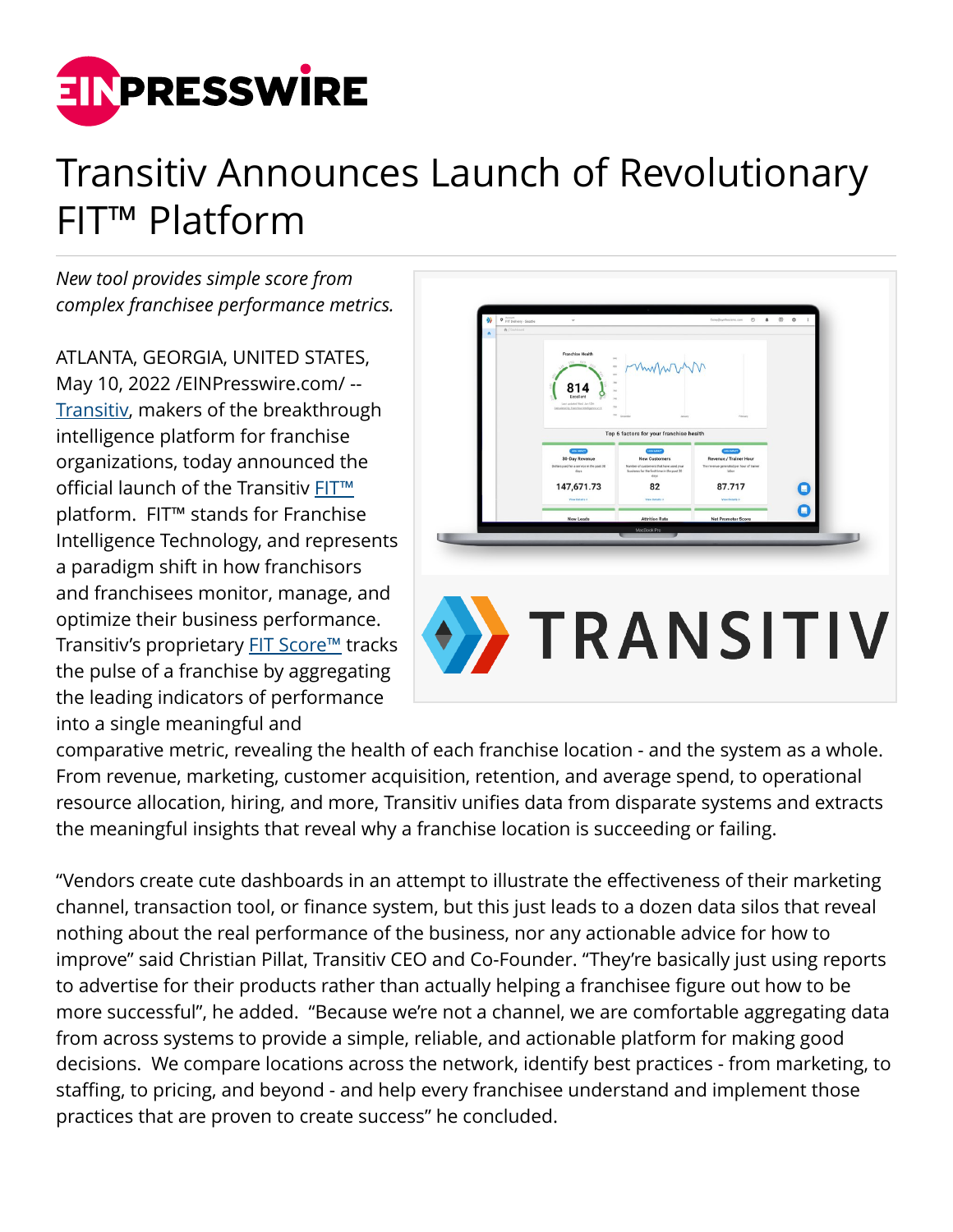Transitiv focuses exclusively on network businesses (franchises in particular), because the products, services, pricing, and business operations are consistent across all franchisees. "It's hard to compare one random florist to another; they market, price, inventory, deliver and conduct business in entirely different ways", said Pillat. "In a franchise, however, while locations differ by market location and ownership, they also carry the same brand and basic business practices, which makes them easy to compare and contrast. By bringing together the data, aggregating and analyzing it to discover patterns, and revealing it to each location owner, we can help them identify the comparative difference-makers in their performance", added Pillat. "Offthe-shelf business intelligence tools put the burden on the franchise to construct meaningful analysis. We provide it out of the box!", he concluded. The Transitiv FIT™ platform has been in an early access beta since January, and in use by networks including the Gotcha Covered network of window treatment franchises.

"Our franchisees provide custom window treatments under our well-regarded Gothca Covered brand; they price and behave similarly, following the blueprint we've laid out from more than a decade of success" said Paul Linenberg, President of Gotcha Covered, "but they're not the same. They each have latitude to take different actions in local marketing, local staffing, tool investment and more" Linenberg continued. "The question I get most often from my franchisees is what they can be doing to be better, across marketing channels, advertising investment, hiring and talent retention, sales practices and beyond. To give answers that aren't just anecdotal, I need data", he continued. "Transitiv's FIT™ platform gives my franchisees a simple, easy-to-use tool to understand how they stack up with their peers, and what tangible actions they can take to get better; it's a game changer in orchestrating and optimizing the performance of our business".

Transitiv's FIT™ platform took shape over the course of the last 4 years, as the team identified that a decision-making engine was far more useful to franchisees than another 'automated' marketing channel and accompanying reporting tool. Transitiv continues to add more data inputs into the platform and to simplify the recommended actions with automated and easilyexecuted alerts. Transitiv was born by a team living in the franchise business space. Pillat, the CEO, is a former franchisee himself, and understands first-hand the challenges a franchisee has implementing the right strategy within a single market, as well as the challenges the franchisor has curating a national/global brand. Most of the team also comes from a pedigree in the franchise market, and believes that through better business orchestration, actionable insights, and a more detailed understanding of customers, they can drive consistently better decisions for franchise businesses.

To learn more, visit [www.transitiv.io](http://www.transitiv.io), or email sales@transitiv.io

## ABOUT TRANSTIV

Transitiv connects all business data from a franchisor's systems, providing the franchise network with better business orchestration, actionable insights, a more detailed understanding of their customers, and consistently better decisions to support the continued growth of the franchise